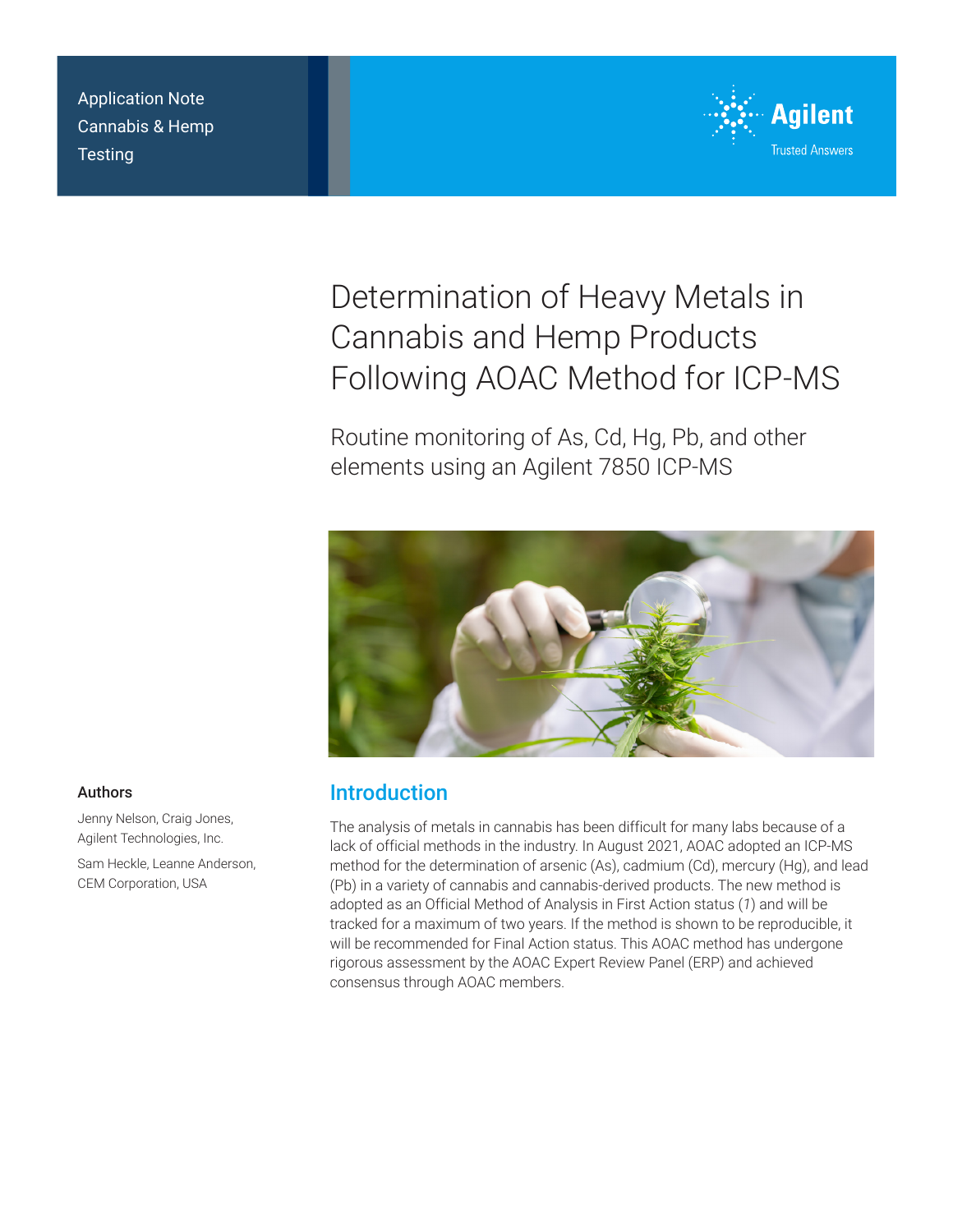The new AOAC method specifies microwave acid digestion of homogenized cannabis or hemp samples, followed by quantitative analysis by ICP-MS. The 'big four' elements, As, Cd, Hg, and Pb, can be harmful, so are regulated in most countries and states where cannabis has been legalized for medicinal or recreational use. In common with the pharmaceutical industry, the cannabis industry must control contaminants in final products, with control limits supported by robust testing protocols. Plants can accumulate trace metals and other elements from soil or water. To ensure compliance, producers should therefore analyze cannabis plant materials – as well as final, manufactured cannabisbased products  $-$  as part of the testing program.

Method development for the AOAC method was performed on an Agilent 7850 ICP-MS. The same type of ICP-MS instrument was also used in this study to measure As, Cd, Hg, and Pb in a range of cannabis samples in accordance with the AOAC method. The AOAC Standard Method Performance Requirements (SMPR) also allow for the determination of the optional additional elements antimony (Sb), barium (Ba), chromium (Cr), copper (Cu), nickel (Ni), silver (Ag), selenium (Se), and zinc (Zn). The 7850 ICP-MS provides fast multielement analysis with good control of spectral overlaps and measurement over a wide dynamic range. This means it is easy for these additional elements to be included in the ICP-MS method without the need for modified instrument settings.

The quality of the data was assessed through the measurement of four food standard reference materials (SRMs) and recoveries of low, medium, and high-level spikes of As, Cd, Hg, and Pb in cannabis samples.

# **Experimental**

## Instrumentation

The 7850 ICP-MS, which includes the Ultra High Matrix Introduction (UHMI) system and ORS<sup>4</sup> collision/reaction cell, was used for the analysis. Sampling was performed using an Agilent SPS 4 autosampler. The 7850 ICP-MS was configured with the standard sample introduction system consisting of a MicroMist glass concentric nebulizer, quartz spray chamber, and quartz torch with 2.5 mm id injector. The interface consisted of a nickel-plated copper sampling cone and a nickel skimmer cone. Instrument operating conditions are listed in Table 1.

UHMI adds an additional argon gas flow to dilute the sampleaerosol before it reaches the torch, reducing the need for conventional liquid-dilution, as well as significantly increasing plasma robustness. The automated and fully calibrated aerosol dilution capability of UHMI enables samples with percent level total dissolved solids (TDS) to be analyzed routinely over extended periods of time. The plasma settings and UHMI dilution factor are autotuned as appropriate for the target sample types. To account for all the challenging and different cannabis matrices included in this study, the UHMI dilution factor was set to 4x.

All analytes were measured with the ORS<sup>4</sup> cell operating in helium (He) collision mode, which reduces common polyatomic interferences using kinetic energy discrimination (KED). He KED mode allows the same cell conditions to be used for multiple elements in varied sample types, simplifying method development and routine operation. He KED also gives access to confirmatory isotopes, and the ability to do full mass screening for additional elemental contaminants.

In addition to the quantitative analysis of the AOAC method elements, IntelliQuant data was also acquired during the quantitative analysis to provide semiquantitative results for other elements. IntelliQuant results are based on a twosecond full mass spectrum scan obtained in He mode (*2*). The periodic table "heat map" view of the IntelliQuant QuickScan data provides a quick and simple overview of the concentration of up to 78 elements within the sample. IntelliQuant allows the analyst to see the complete elemental content for the samples, without the need to calibrate for every element. IntelliQuant results also allow the analyst to see a report of the total matrix solids (TMS) content of each sample within a few seconds (ICP-MS MassHunter software version 5.1 or later). The TMS report is useful for method development and troubleshooting, particularly when a lab is analyzing new sample types.

Some plant materials can accumulate high enough levels of less typical elements to cause unexpected and unusual interferences. One example is if the rare earth elements (REEs) are present at high enough concentration in a sample they can form doubly charged ion (REE<sup>2+</sup>) interferences. Since a quadrupole separates ions based on their mass-to-charge ratio (*m/z*), doubly charged ions appear at half their true mass, where they can overlap other analytes. For example, <sup>150</sup>Nd<sup>2+</sup> and <sup>150</sup>Sm<sup>2+</sup> overlap singly charged As<sup>+</sup> at *m/z* 75, and<br><sup>156</sup>Gd<sup>2+</sup> and <sup>156</sup>Dy<sup>2+</sup> overlap singly charged selenium (Se\*) at *m/z* 78. Routine method setup using ICP-MS MassHunter can automatically apply 'half-mass correction', which corrects any potential REE2+ interferences, ensuring accurate analysis of trace As and Se (*3*).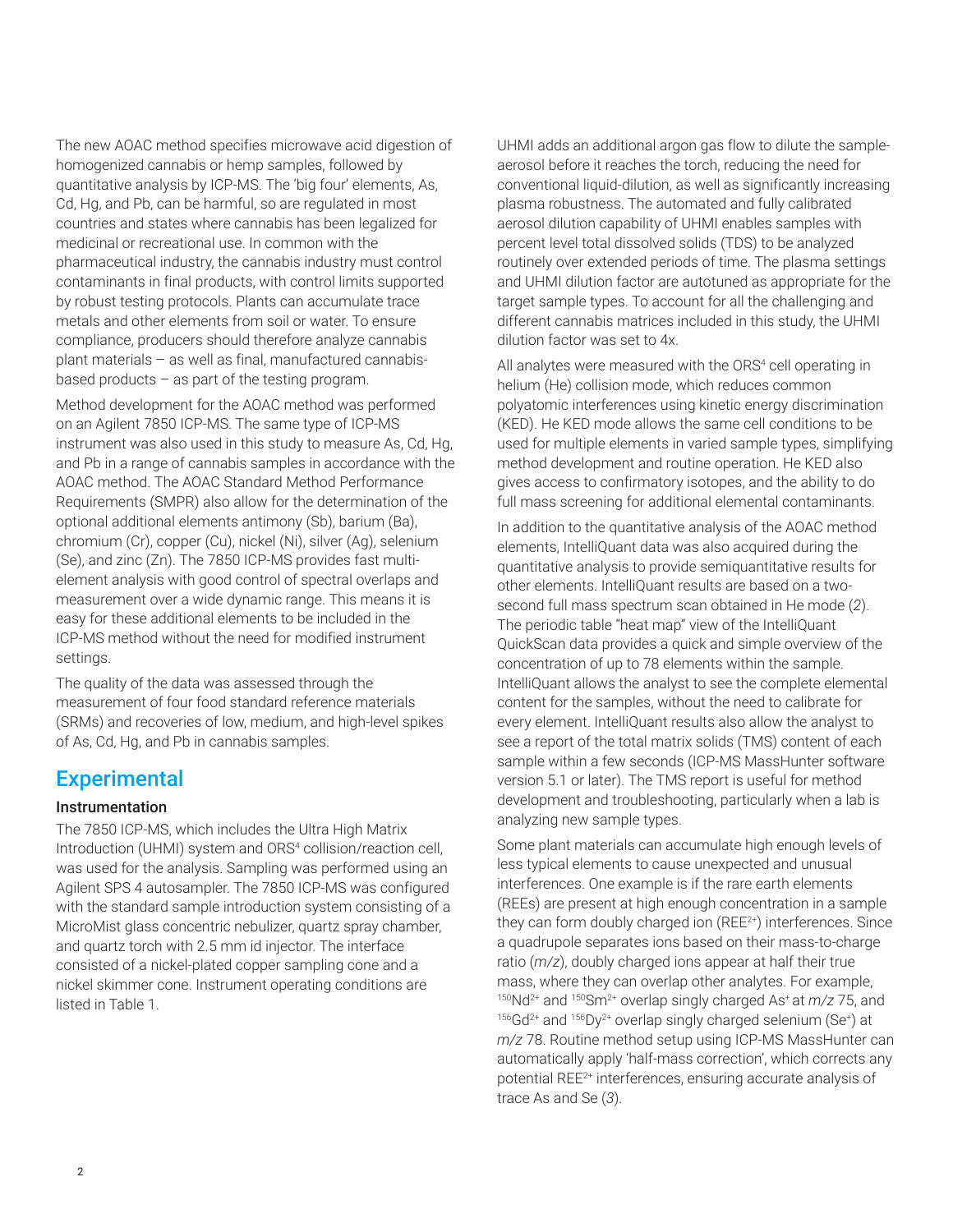Table 1. Agilent 7850 ICP-MS operating conditions.

| Parameter                   | Value |  |
|-----------------------------|-------|--|
| RF Power (W)                | 1600  |  |
| Sampling Depth (mm)         | 10    |  |
| Carrier Gas (L/min)         | 0.80  |  |
| Dilution (UHMI) Gas (L/min) | 0.15  |  |
| <b>UHMI Setting</b>         | 4     |  |
| Helium Cell Gas (mL/min)    | 4.3   |  |
| KED(V)                      | 3.0   |  |

*Shaded parameters were automatically optimized during start up for the UHMI conditions.*

Table 2. Types of cannabis and hemp samples that are within scope for analysis by the AOAC ICP-MS method. The samples in bold italics were used in the spiking study.

| <b>Sample Category</b> | Sample                         |  |  |
|------------------------|--------------------------------|--|--|
| Inhaled                | <b>Hemp flower</b>             |  |  |
|                        | Cannabinoid (CBD) vape oil     |  |  |
|                        | Hemp isolate extract           |  |  |
| Oral                   | Full spectrum softgel capsules |  |  |
|                        | Full spectrum tincture         |  |  |
|                        | Isolate tincture               |  |  |
|                        | CBD coffee grounds             |  |  |
|                        | <b>Hemp butter</b>             |  |  |
|                        | Hemp seed oil                  |  |  |
|                        | CBD beef jerky                 |  |  |
|                        | CBD hard candy                 |  |  |
|                        | CBD pineapple drink            |  |  |
| Topical                | Full spectrum balm             |  |  |
|                        | Pain relief cream              |  |  |
|                        | CBD balm                       |  |  |
|                        | CBD topical oil                |  |  |
|                        | Hemp soap                      |  |  |
| Manufacturing          | Hemp biomass                   |  |  |
|                        | Spent hemp biomass             |  |  |
|                        | <b>Trichomes</b>               |  |  |
|                        | <b>CBD</b> crude extract       |  |  |
|                        | <b>CBD</b> distillate          |  |  |
|                        | CBD isolate                    |  |  |

## Standard Reference Materials (SRMs)

To verify the sample preparation digestion process and the accuracy of the ICP-MS method, four National Institute of Standards and Technology (NIST) SRMs were analyzed. The SRMs included NIST 1547 Peach Leaves, NIST 1573a Tomato Leaves, NIST 1575 Pine Needles, and NIST 1515 Apple Leaves.

#### Samples

The AOAC method is suitable for the analysis of the range of cannabis and hemp-based products that are listed in Table 2. A sample from each category was analyzed in this study, including hemp flower, hemp butter, pain relief cream, and CBD crude extract.

#### Standard and sample preparation

Calibration standards were prepared using a mix of 1% HNO<sub>3</sub> and 0.5% HCl. It is recommended to include HCl in samples for ICP-MS analysis, as this acid helps to stabilize several critical analytes including Hg. Hg was calibrated from 0.01 to 10 ppb. All remaining elements were calibrated from 0.1 to 100 ppb.

A variety of cannabis and cannabis-containing samples were purchased in North Carolina, USA. To obtain a representative sample for microwave digestion, it is important to ensure that the solid samples are homogenized, while non-solid samples can be digested as received. The samples (approximately 0.5 g of cannabis plant or cannabis product) were weighed into TFM (modified PTFE) MARSXpress Plus vessels (CEM). To ensure complete digestion of all the varied and potentially complex cannabis sample matrices, 9 mL HNO $_{\tiny 3}$  and 1 mL HCl were added. A MARS 6 microwave digestion system (CEM) was used to digest the samples and a method blank using the program given in Table 3. The digested samples were diluted to 50 mL with reagent water. The acid concentrations in the final sample digests are higher than the levels used for the calibration standards. However, these acid levels were found to give reliable digestion of all the sample matrices and good chemical stability for all the analytes.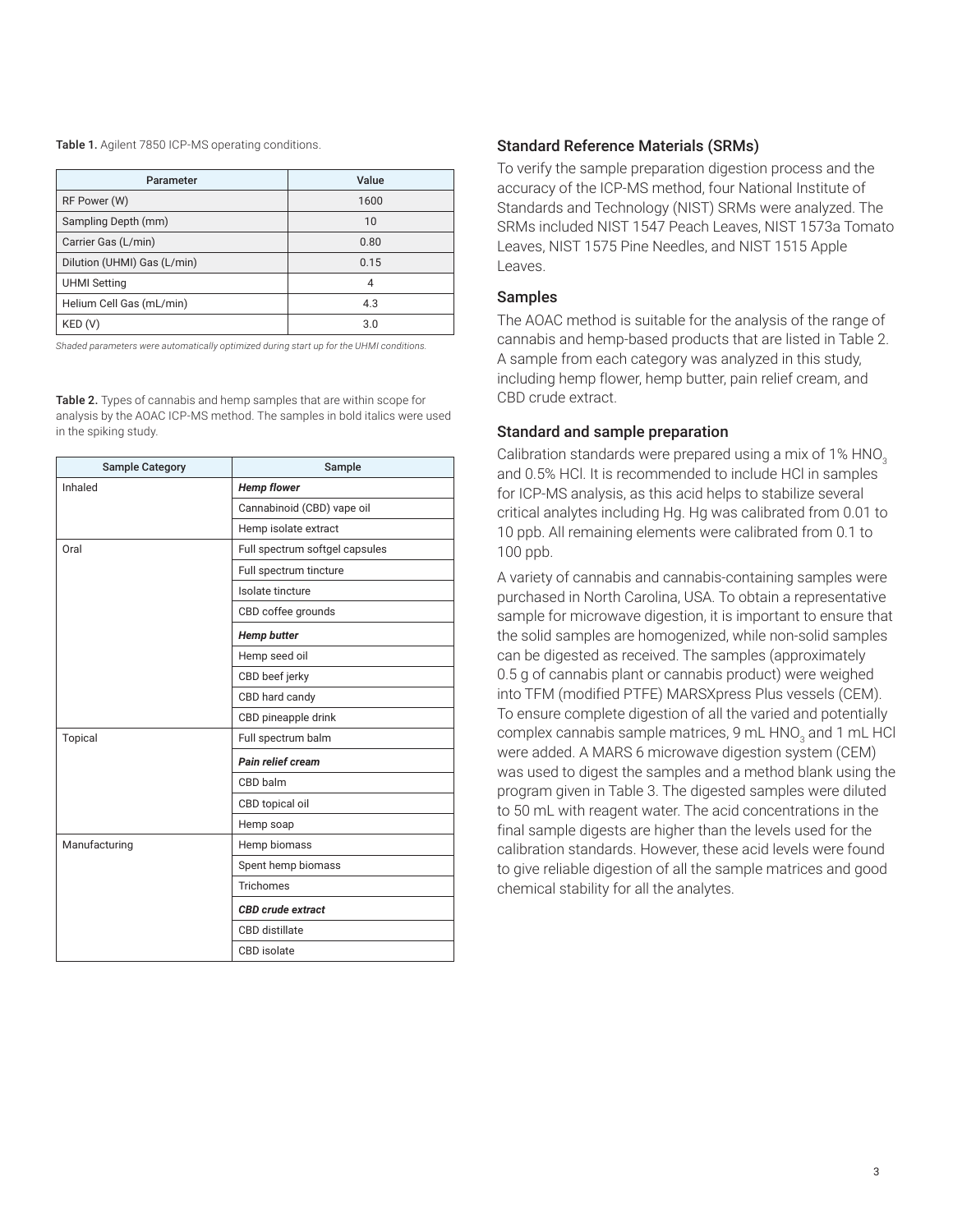UHMI enables high and variable sample matrices to be run against simple (not matrix-matched) calibrations. Any small differences in sample transport and nebulization were automatically corrected by the internal standards.

The SRMs were prepared using the same method to verify that the digestion was complete and to confirm the quantitative recovery of the analytes. Four samples (see Table 2) were prepared in triplicate and spiked at low, medium, and high-levels with an Agilent Environmental Mix Spike solution (part number 5183-4686) before digestion. Three separate preparations of a Fortified Method Blank (FMB) were also prepared for each of the spike levels.

Table 3. A typical microwave digestion program for the preparation of cannabis samples.

| <b>Example Digestion</b>     |                  |  |  |  |
|------------------------------|------------------|--|--|--|
| Sample weight                | 0.5 <sub>g</sub> |  |  |  |
| HNO <sub>2</sub>             | 9 mL             |  |  |  |
| HCI                          | 1 mL             |  |  |  |
| Oven Program                 |                  |  |  |  |
| Ramp (to 210 °C)             | $20 \text{ min}$ |  |  |  |
| Hold (at 210 °C)             | $15 \text{ min}$ |  |  |  |
| Cool down                    | $10 \text{ min}$ |  |  |  |
| <b>Final Dilution</b>        |                  |  |  |  |
| Reagent water                | Add to 50 g      |  |  |  |
| <b>Total dilution factor</b> | 100x             |  |  |  |

## Calibration and calibration verification

Representative calibration curves for As, Cd, Hg and Pb are shown in Figure 1. All show excellent linearity across the calibration range.

A summary of the calibration data for As, Cd, Hg, and Pb, including detection limits (DLs) and background equivalent concentrations (BECs) is given in Table 4. The Limits of Quantitation (LOQ) were calculated from 3 x standard deviation (low-level spike) x 100 (dilution factor). The LOQs were within the AOAC SMPR of ≤10 ppb in the original sample.



Figure 1. Calibration curves for As, Cd, Hg, and Pb, showing good linearity (R = 1.0000) across the calibration range.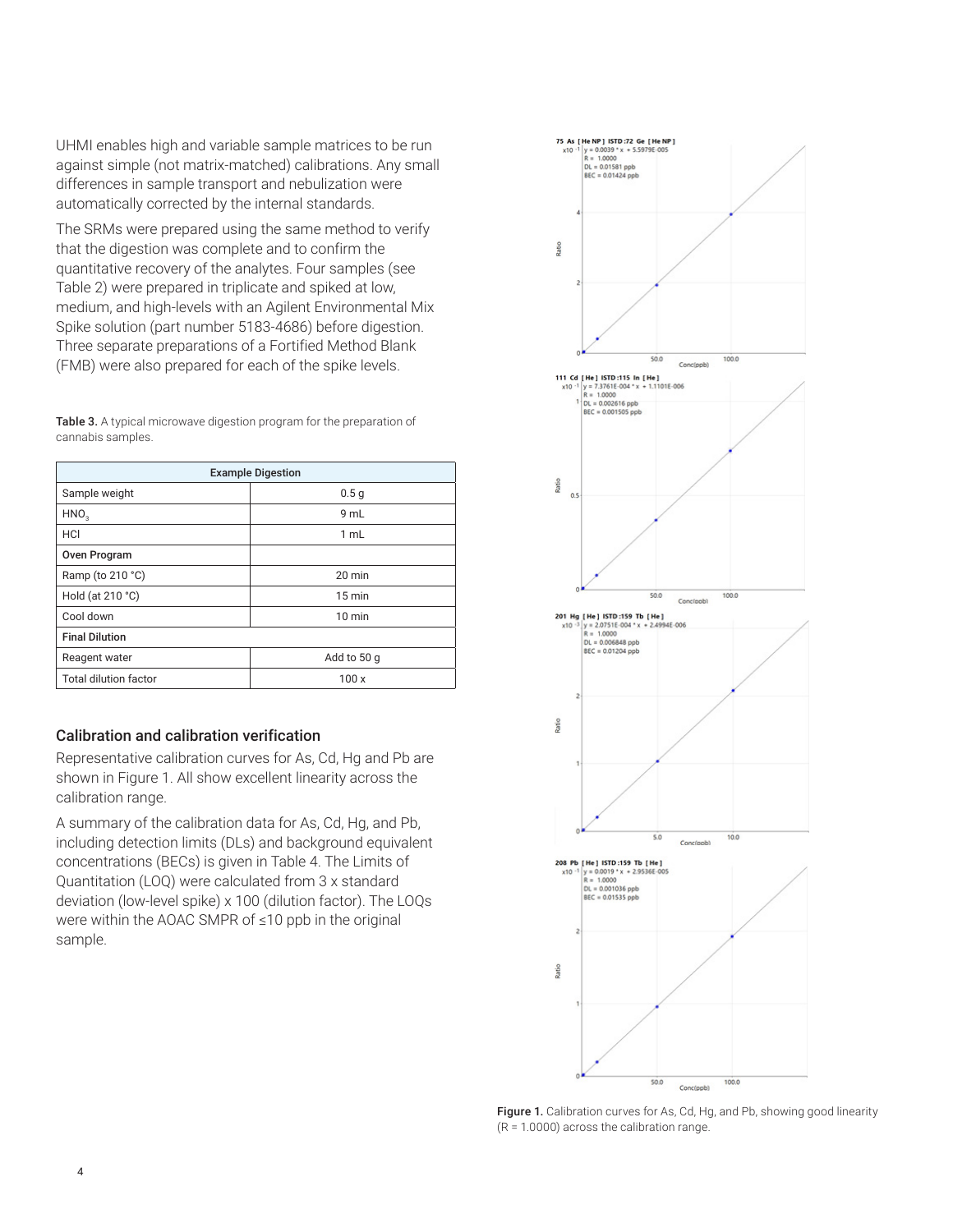| <b>Table 4.</b> Calibration data, DLs, BECs, and LOQs for As, Cd, Hg, and Pb. |  |  |  |  |  |
|-------------------------------------------------------------------------------|--|--|--|--|--|
|-------------------------------------------------------------------------------|--|--|--|--|--|

| <b>Mass</b>     | Element | R     | DL.<br>(ppb) | <b>BEC</b><br>(ppb) | Limit of<br>Quantitation<br>$(LOQ)$ , µg/kg |
|-----------------|---------|-------|--------------|---------------------|---------------------------------------------|
| 75              | $As*$   | 1.000 | 0.0158       | 0.0142              | 9.18                                        |
| 111             | Cd      | 1.000 | 0.0026       | 0.0015              | 6.25                                        |
| 201             | Hg      | 1.000 | 0.0068       | 0.0120              | 2.16                                        |
| 206, 207, 208** | Pb      | 1.000 | 0.0010       | 0.0150              | 7.85                                        |

*\*Data for As using half mass correction*

*\*\* Pb results were based on the sum of the signals measured at mass 206, 207, and 208.*

# Results and discussion

#### Method accuracy

To check the effectiveness of the sample digestion process and the accuracy of the ICP-MS method, each of the four NIST SRMs was prepared in triplicate. Each of the three preparations of the SRMs was analyzed three times using the 7850 ICP-MS. As shown in Table 5, the mean concentrations were in good agreement with the certified concentrations, where values were provided, meeting the AOAC method SMPR acceptance criteria of 80–120%. Blank cells indicate the absence of a certified or reference value.

Table 5. Mean concentrations (ppm) of three repeat measurements of four plant-based SRMs, including comparison with reference values, and recoveries for certified elements. Blank cells indicate the absence of a reference or certified value.

|              | NIST 1547 Peach Leaves                                  |                |                       |              | NIST 1573a Tomato Leaves    |           |                       |              |
|--------------|---------------------------------------------------------|----------------|-----------------------|--------------|-----------------------------|-----------|-----------------------|--------------|
| Element      | Measured Conc (ppm, µg/kg)*                             |                | <b>Certified Conc</b> | Recovery (%) | Measured Conc (ppm, µg/kg)* |           | <b>Certified Conc</b> | Recovery (%) |
|              | Mean                                                    | <b>SD</b>      | (mg/kg)               |              | Mean<br><b>SD</b>           |           | (mg/kg)               |              |
| <b>75 As</b> | 0.06                                                    | 0.01           | 0.06                  | 99           | 0.109                       | 0.021     | 0.112                 | 97           |
| 111 Cd       | 0.025                                                   | 0.001          | 0.026                 | 96           | 1.39                        | 0.01      | 1.52                  | 91           |
| 201 Hg       | 0.034                                                   | 0.003          | 0.031                 | 108          | 0.032                       | 0.002     | 0.034                 | 96           |
| Pb**         | 0.78                                                    | 0.02           | 0.87                  | 90           | 0.555                       | 0.098     |                       |              |
| 52 Cr        | 1.04                                                    | 0.08           | 1 <sup>R</sup>        | (104)        | 2.09                        | 0.51      | 1.99                  | 105          |
| 55 Mn        | 95.4                                                    | 3.3            | 98                    | 97           | 238.67                      | 34.91     |                       |              |
| 59 Co        | 0.068                                                   | 0.004          | 0.07 <sup>R</sup>     | (97)         | 0.504                       | 0.014     | 0.57                  | 88           |
| 60 Ni        | 0.79                                                    | 0.01           | 0.69                  | 114          | 1.50                        | 0.03      | 1.59                  | 94           |
| 63 Cu        | 3.31                                                    | 0.08           | 3.7                   | 89           | 4.25                        | 0.34      | 4.7                   | 90           |
| 66 Zn        | 16.38                                                   | 0.56           | 17.9                  | 92           | 26.19                       | 0.27      | 30.9                  | 85           |
| 78 Se        | 0.108                                                   | 0.032          | 0.12                  | 90           | 0.062                       | 0.009     | 0.054                 | 114          |
| 107 Ag       | 0.006                                                   | 0.000          |                       |              | 0.023                       | 0.002     | 0.017 <sup>R</sup>    | (135)        |
| 137 Ba       | 128                                                     | $\overline{4}$ | 124                   | 103          | 60.07                       | 0.56      | 63 <sup>R</sup>       | (95)         |
|              | <b>NIST 1575 Pine Needles</b><br>NIST 1515 Apple Leaves |                |                       |              |                             |           |                       |              |
| Element      | Measured Conc (ppm, µg/kg)*                             |                | <b>Certified Conc</b> | Recovery (%) | Measured Conc (ppm, µg/kg)* |           | <b>Certified Conc</b> | Recovery (%) |
|              | Mean                                                    | <b>SD</b>      | (mg/kg)               |              | Mean                        | <b>SD</b> | (mg/kg)               |              |
| <b>75 As</b> | 0.047                                                   | 0.008          | $0.039^{R}$           | (121)        | 0.029                       | 0.009     |                       |              |
| 111 Cd       | 0.210                                                   | 0.006          | 0.233                 | 90           | 0.014                       | 0.003     | 0.013                 | 108          |
| 201 Hg       | 0.0380                                                  | 0.0010         | 0.0399                | 96           | 0.0420                      | 0         | 0.0432                | 98           |
| Pb**         | 0.144                                                   | 0.002          | 0.167 <sup>R</sup>    | (86)         | 0.41                        | 0.01      | 0.47                  | 86           |
| 52 Cr        | 3.4                                                     | 0.9            | 3 <sup>R</sup>        | (113)        | 0.46                        | 0.23      | 0.3 <sup>R</sup>      | (153)        |
| 55 Mn        | 434                                                     | 12             | 488R                  | (89)         | 49.2                        | 1.1       | 54.1                  | 91           |
| 59 Co        | 0.060                                                   | 0.005          | 0.061 <sup>R</sup>    | (98)         | 0.086                       | 0.005     | 0.09 <sup>R</sup>     | (96)         |
| 60 Ni        | 1.43                                                    | 0.10           | 1.47 <sup>R</sup>     | (97)         | 0.787                       | 0.024     | 0.936                 | 84           |
| 63 Cu        | 3.22                                                    | 0.30           | 2.8                   | 115          | 4.79                        | 0.13      | 5.69                  | 84           |
| 66 Zn        | 32.01                                                   | 0.77           | 30.9                  | 104          | 10.14                       | 0.29      | 12.45                 | 81           |
| 78 Se        | 0.110                                                   | 0.007          | 0.099R                | (111)        | 0.118                       | 0.024     |                       |              |
| 107 Ag       | 0.0167                                                  | 0.004          |                       |              | 0.006                       | 0.001     |                       |              |
| 137 Ba       | 4.99                                                    | 0.08           | 6                     | 83           | 45.06                       | 1.52      | 48.8                  | 92           |

*\*n=9, replicate sample digestion, each in triplicate. R: noncertified reference value. \*\*Pb results were based on the sum of the signals measured at mass 206, 207, and 208.*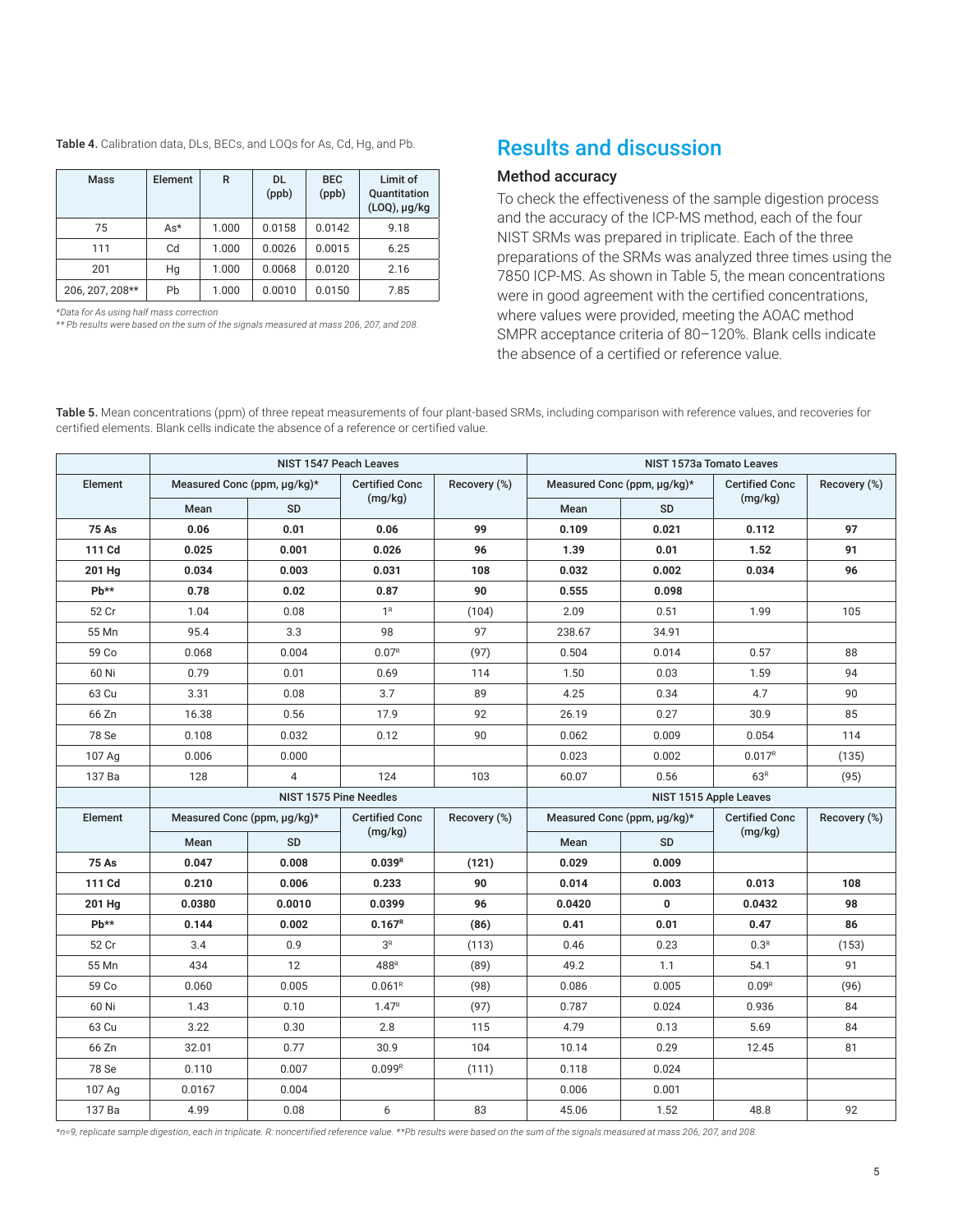## Spike recoveries

A spike recovery test was carried out to check the accuracy of the 7850 ICP-MS method. Table 6 shows the results for all SMPR elements spiked at three concentration levels (low, medium, and high) in the FMB. Table 7 shows the spike recoveries for As, Cd, Hg, and Pb at three concentration levels in four cannabis samples (one from each sample type in Table 2).

The recoveries for As, Cd, Hg, Pb in all the cannabis samples were within the AOAC SMPR recovery requirements of 60–115% for low spikes, and 80–115% for medium and high spikes (Table 7).

Table 6. Mean recovery results of all SMPR elements in the FMB. Mean calculated from three separate digests of the FMB, each measured in triplicate.

| Mass          | Element | Fortified Method Blank (FMB) Recovery, % |                                |                         |  |
|---------------|---------|------------------------------------------|--------------------------------|-------------------------|--|
|               |         | Low Spike ≥10 to 100 ppb                 | Medium Spike >100 ppb to 1 ppm | High Spike >1 to 10 ppm |  |
| 75            | As      | 107                                      | 105                            | 101                     |  |
| 111           | Cd      | 102                                      | 101                            | 98                      |  |
| 201           | Hg      | 102                                      | 106                            | 104                     |  |
| 206, 207, 208 | Pb      | 114                                      | 105                            | 102                     |  |
| 52            | Cr      | 109                                      | 117                            | 111                     |  |
| 60            | Ni      | 105                                      | 118                            | 110                     |  |
| 63            | Cu      | 98                                       | 115                            | 110                     |  |
| 66            | Zn      | 117                                      | 112                            | 103                     |  |
| 78            | Se      | 102                                      | 108                            | 100                     |  |
| 107           | Ag      | 108                                      | 116                            | 110                     |  |
| 121           | Sb      | 102                                      | 107                            | 99                      |  |
| 137           | Ba      | 108                                      | 111                            | 105                     |  |

*Data for As was obtained using the half-mass correction routine in ICP-MS MassHunter.*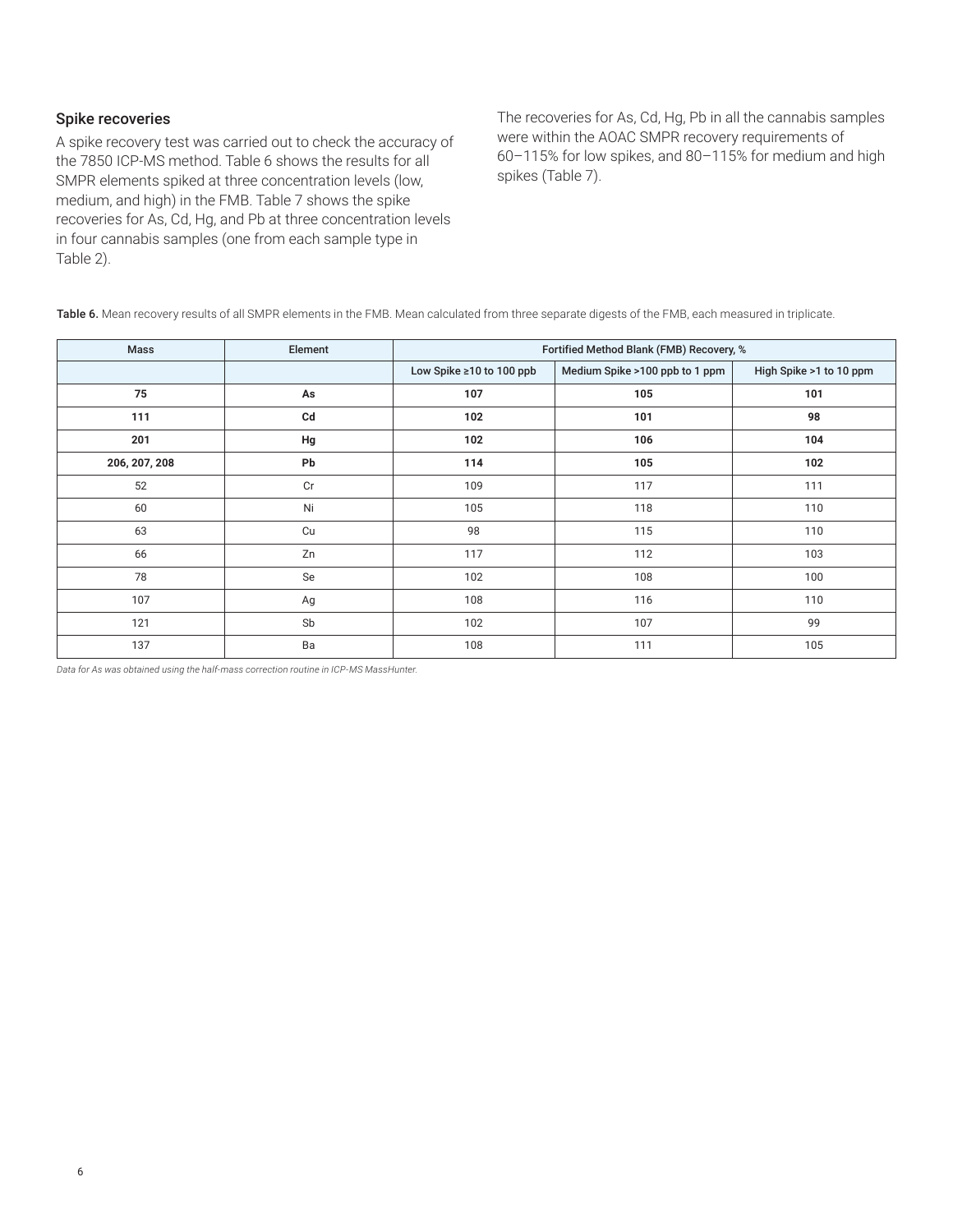| Mass          | Element       | <b>Native Level in Matrix</b> | Spiked Sample Recovery, %                |                                |                         |
|---------------|---------------|-------------------------------|------------------------------------------|--------------------------------|-------------------------|
|               |               | ppb, µg/kg                    | Low Spike ≥10 to 100 ppb                 | Medium Spike >100 ppb to 1 ppm | High Spike >1 to 10 ppm |
|               |               |                               |                                          | Flower (Inhaled)               |                         |
| 75            | As            | 91.2                          | 87                                       | 95                             | 107                     |
| 111           | Cd            | 209                           | 99                                       | 101                            | 100                     |
| 201           | Hg            | 16.9                          | 95                                       | 94                             | 102                     |
| 206, 207, 208 | Pb            | 306                           | 66                                       | 109                            | 100                     |
|               |               |                               | Hemp Butter (Oral)                       |                                |                         |
| 75            | $\mathsf{As}$ | 0.48                          | 108                                      | 103                            | 102                     |
| 111           | Cd            | 0.16                          | 98                                       | 100                            | 95                      |
| 201           | Hg            | $<$ LOQ                       | 103                                      | 104                            | 101                     |
| 206, 207, 208 | Pb            | 3.73                          | 95                                       | 102                            | 98                      |
|               |               |                               | Pain Relief Cream (Topical)              |                                |                         |
| 75            | $\mathsf{As}$ | 11.8                          | 64                                       | 97                             | 100                     |
| 111           | Cd            | 2.26                          | 93                                       | 99                             | 98                      |
| 201           | $_{\rm Hg}$   | 6.86                          | 78                                       | 89                             | 103                     |
| 206, 207, 208 | Pb            | 12.4                          | 69                                       | 100                            | 102                     |
|               |               |                               | <b>CBD Crude Extract (Manufacturing)</b> |                                |                         |
| 75            | As            | 3.15                          | 88                                       | 99                             | 100                     |
| 111           | Cd            | 1.11                          | 98                                       | 97                             | 98                      |
| 201           | Hg            | 5.76                          | 85                                       | 91                             | 94                      |
| 206, 207, 208 | Pb            | 188                           | 63                                       | 89                             | 100                     |

Table 7. Mean recovery results of As, Cd, Hg, and Pb in cannabis sample digests. Mean calculated from three separate digests, each measured in triplicate.

*Data for As was obtained using the half-mass correction routine in ICP-MS MassHunter.*